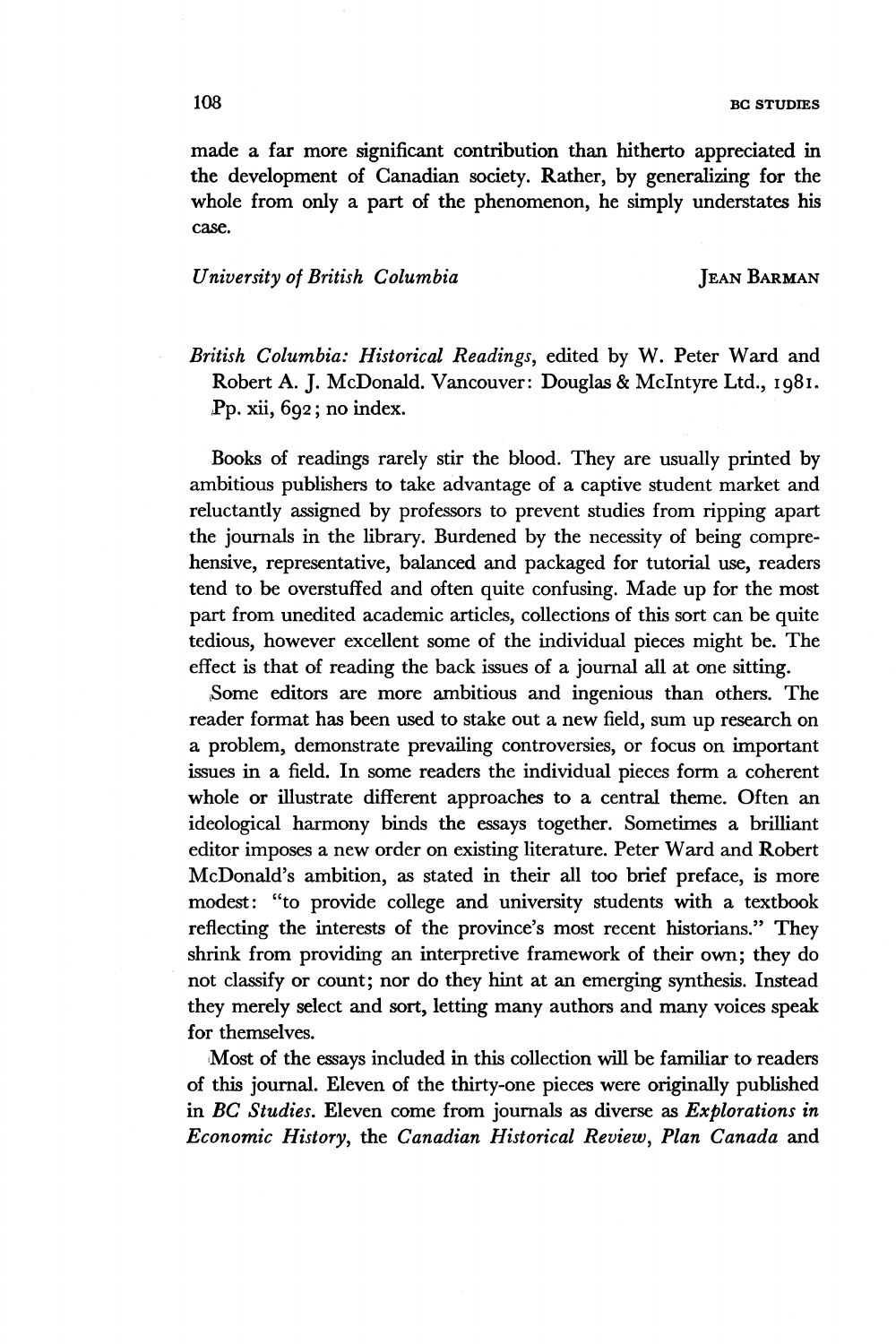# *Book Reviews* 109

the *Canadian Review of Sociology and Anthropology.* Eight essays are taken from other anthologies. Only one, Jean Barman's paper on the Vernon Preparatory School, appears for the first time. Most of the articles reprinted here were published in the seventies; only one, a fortyyear-old essay on the mining frontier, stretches the definition of recent work.

The editors group the essays in bunches under general headings: The Maritime Fur Trade, Indian-European Relations, Colonial Government and Society, Economic Development, Urban Growth, Industrial Conflict and the Labour Movement, Politics, Race and Ethnicity. Within each category one finds the expected landmark essays by Robin Fisher, Jean Usher, Keith Ralston, David Reid, Donald Paterson, Norbert Mac-Donald, David Bercuson, Stuart Jamieson, Margaret Ormsby, Peter Ward and Patricia Roy. Ward and McDonald turn up some unexpected surprises from widely scattered sources including Peter Gumming and Neil Mickenberg on native rights, James Gibson on Boston and Russian fur traders, Barry Gough on the nature of the British Columbia frontier, John Weaver on town planning in Vancouver, Jorgen Dahlie on Scandinavian immigrants, and Sanford Lyman on contrasts in the Japanese and Chinese communities. The emphasis is mainly upon social history with strong representation from both the old and the new economic history.

One of the advantages of this approach adopted by the editors is that it helps identify gaps in current research. Surprisingly, the resource industries have been little studied, and provincial political history has been positively neglected. Is it true that there has been nothing worth reprinting written on Social Credit? Are there no general interpretations of provincial politics to provide context for the three quite specific essays on the Tolmie and Pattullo administrations and the origins of the CCF? Why has what might be called the "left" tradition in B.C. historiography been ignored? Work by Paul Phillips and Martin Robin, for example, has not been included. Is this because their notions of class clash with that of the editors? Did they refuse permission? Certainly their unexplained absence helps preserve the illusion that B.C. historians scarcely, if ever, disagree.

In a splendid survey of the writing of British Columbia history, used here as an introduction, Allan Smith argues that the best historians never lost sight of the province's relationship with the world around it. He concludes: "The result was a body of writing which in its attempts to grapple with problems of context, orientation ^nd social dynamic at all